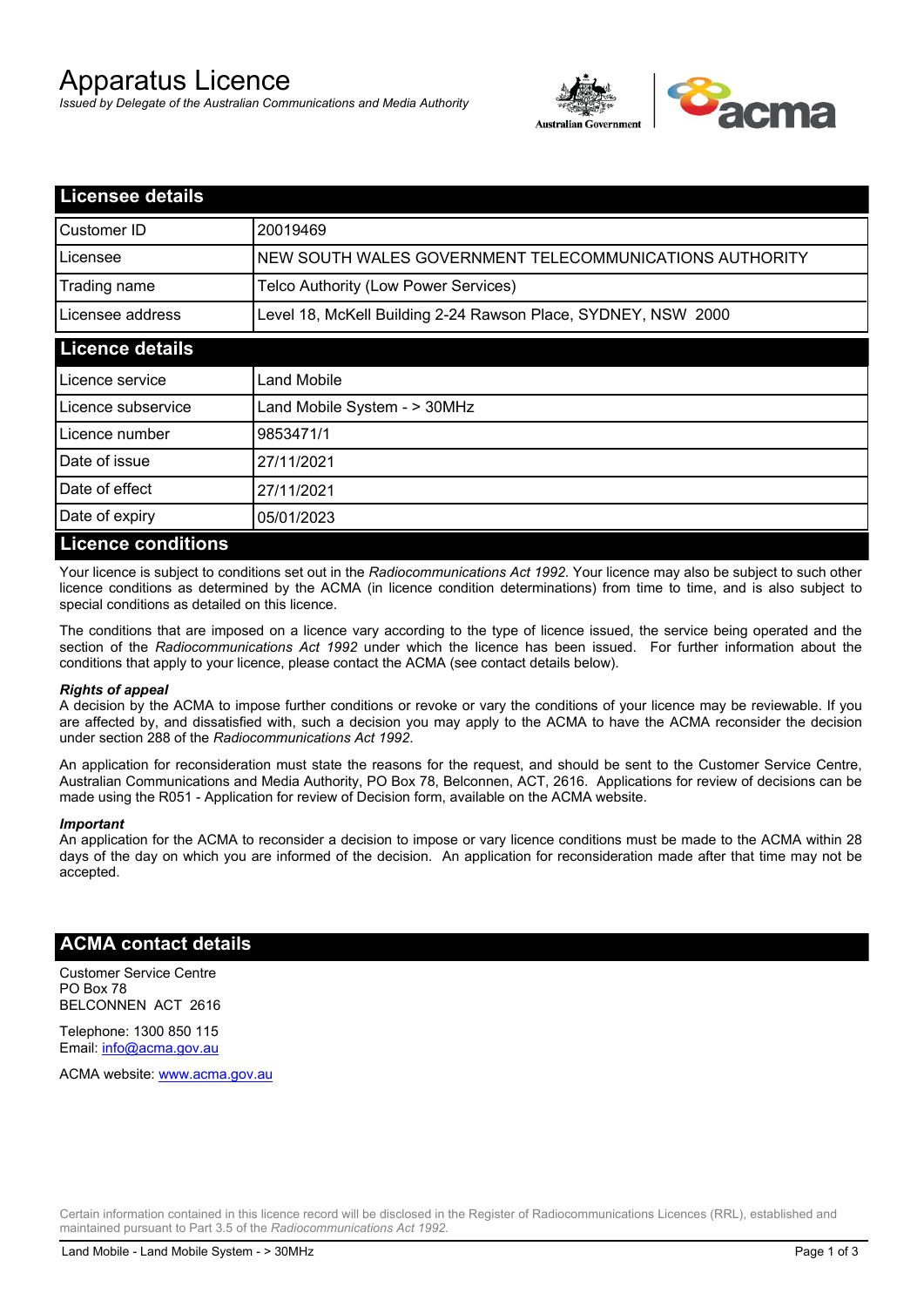# **Advisory Notes applying to licence no.: 9853471/1**

Conditions applicable to the operation of Land Mobile System station(s) authorised under this licence can be found in the Radiocommunications Licence Conditions (Apparatus Licence) Determination and the Radiocommunications Licence Conditions (Land Mobile Licence) Determination. Copies of these determinations are available from the ACMA and from the ACMA home page (www.acma.gov.au).